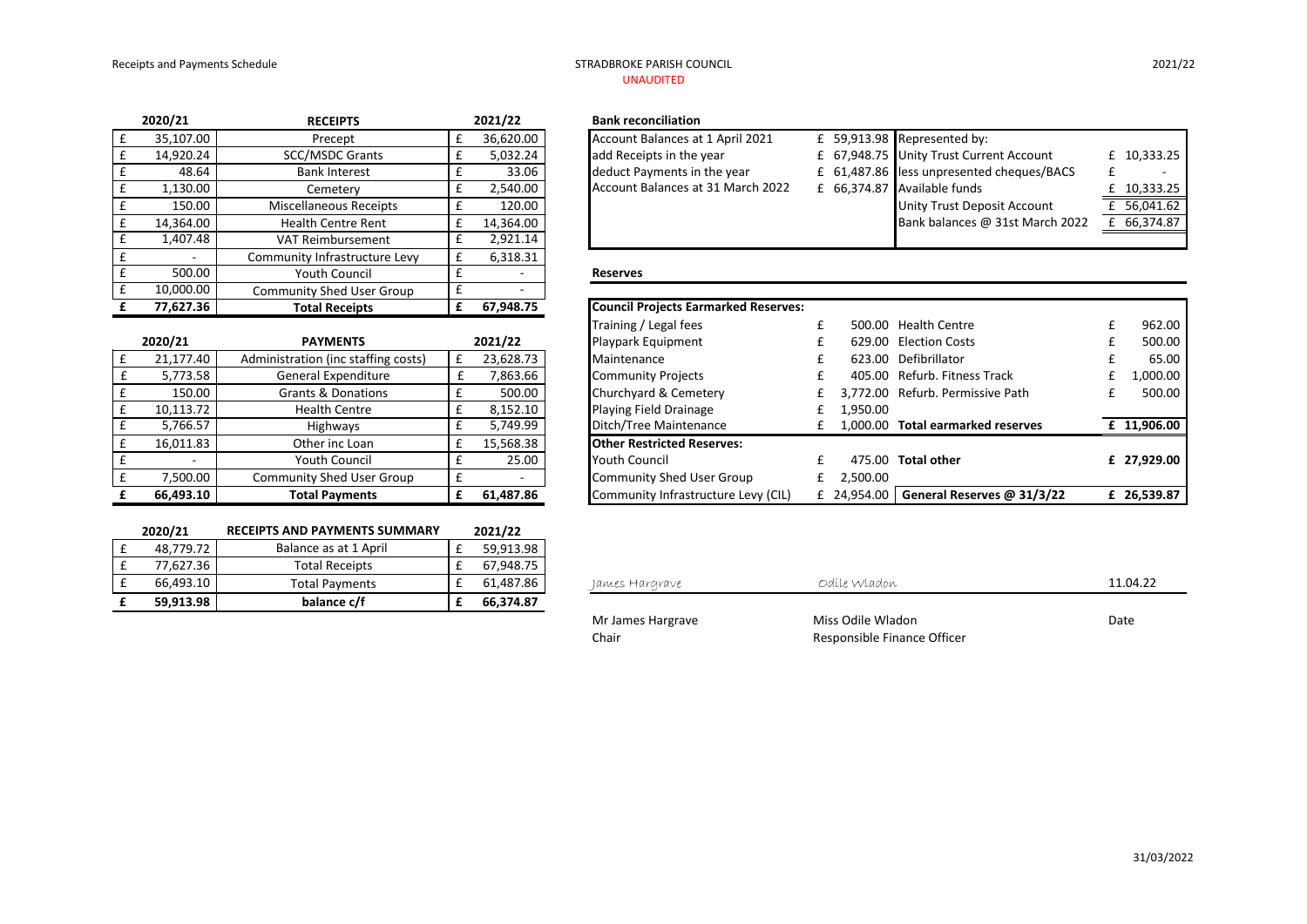#### Analysis of Variances **Stradbroke Parish Council Stradbroke Parish Council** UNAUDITED

#### Year end: 2021/2022

| 2020/21             | 2021/22             | Year on Year Variance |    |                                                |
|---------------------|---------------------|-----------------------|----|------------------------------------------------|
| <b>Annual Total</b> | <b>Annual Total</b> | Actual                | ٥. | <b>Explanation of variances of 15% or more</b> |

| <b>AGAR BOXES</b>        |   |           |   |           |   |               |     |                |
|--------------------------|---|-----------|---|-----------|---|---------------|-----|----------------|
| 1. Balances brought f/w  | £ | 48,779.72 | £ | 59,913.98 |   |               |     |                |
| 2. Precept               | £ | 35,107.00 | £ | 36,620.00 | £ | 1,513.00      | 4%  |                |
| 3. Total Other Receipts  | £ | 42,520.36 | £ | 31,328.75 |   | -£ 11,191.61  |     | -26% see below |
| 4. Staff costs           | £ | 20,276.42 | £ | 22,423.60 | £ | 2,147.18      | 11% |                |
| 5. Loan Interest/capital | £ | 5,787.32  | £ | 5,787.32  | £ | -             | 0%  |                |
| 6. All Other Payments    | £ | 40,429.36 | £ | 33,276.94 |   | $-E$ 7,152.42 |     | -18% see below |
| 7. Balance C/f           | £ | 59,913.98 | £ | 66,374.87 |   |               |     |                |
| 8. total value of cash   | £ | 59,913.98 | £ | 66,374.87 |   |               |     |                |
| 9. fixed assets          | £ | 74,750.30 | £ | 74,750.30 | £ |               |     |                |
| 10. Total Borrowings.    | £ | 16,522.27 | £ | 11,171.01 |   |               |     |                |
|                          |   |           |   |           |   |               |     |                |

#### **INCOME**

| Precept                       | $35.107.00$ E      | 36.620.00   | £ 1,513.00             | 4% |                                                                                                     |
|-------------------------------|--------------------|-------------|------------------------|----|-----------------------------------------------------------------------------------------------------|
| <b>SCC/MSDC Grants</b>        | $14.920.24$ E      |             | $5,032.24$ -£ 9,888.00 |    | -66% COVID grants of £10,000 were received in 2020/21 but not in 2021/22                            |
| Interest                      | $48.64 \mid f$     | $33.06$ -£  | 15.58                  |    | -32% bank interest rates are variable and have been zero for the majority of the year.              |
| Cemetery                      | 1.130.00 E         | 2,540.00    | £ 1,410.00             |    | 125% Income is variable year on year, dependent on need.                                            |
| <b>VAT</b>                    | $1.407.48$   £     | 2,921.14    | £ 1,513.66             |    | 108% variable year on year, dependent on expenditure in previous year.                              |
| Health Centre rent            | 14.364.00 E        | 14.364.00 E |                        | 0% |                                                                                                     |
| Community Infrastructure Levy |                    | 6,318.31    | £ 6,318.31             |    | 100% Variable year on year, dependent on development in the Parish                                  |
| <b>Miscellaneous</b>          | $150.00$ $E$       | 120.00 -f   | 30.00                  |    | -20% 1 x invoices for £30 remains unpaid at the year end.                                           |
| Total                         | $67.127.36 \mid f$ | 67,948.75   |                        |    |                                                                                                     |
| <b>Youth Council</b>          | $500.00$ E         |             |                        |    | One off grant for funding towards Youth Council - no futher funds applied for in 2021/22            |
| Community Shed User Group     | $10,000.00$   £    |             |                        |    | COVID grant received in 2020/21 - group unable to establish bank account, this is being progressed. |
| <b>GRAND TOTAL:</b>           | 77.627.36          | 67,948.75   |                        |    |                                                                                                     |

## **EXPENDITURE**

# **Staffing Costs** Employee Salary/Wages  $\left| \begin{array}{cc} \text{E} & 19,350.22 \end{array} \right|$   $\text{E}$  21,254.48 Employers National Insurance  $\boxed{f}$  926.20  $\boxed{f}$  1,169.12 **TOTAL : £ 20,276.42 £ 22,423.60** £ 2,147.18 11% **Administration** Office allowance  $\begin{array}{|c|c|c|c|c|c|}\n\hline\n & & \text{if} & \text{180.00} & \text{f} & \text{180.00} & \text{f} & \text{180.00} & \text{200} & \text{200} & \text{200} & \text{200} & \text{200} & \text{200} & \text{200} & \text{200} & \text{200} & \text{200} & \text{200} & \text{200} & \text{200} & \text{200} & \text{200} & \text{200$ IT Support  $f = 360.00 f = 360.00 f = -100$ % Mobile Phone £ 75.03 £ 60.00 -£ 15.03 -20% new fixed rate contract negotiated which reduced the cost to £6.00 per month Postages  $\left| \begin{array}{ccc} \text{f} & - \end{array} \right|$   $\begin{array}{ccc} \text{f} & - \end{array}$   $\left| \begin{array}{ccc} \text{f} & - \end{array} \right|$  0% Stationery **E** 53.84  $\left| \frac{1}{2} \right|$  53.84  $\left| \frac{1}{2} \right|$  53.84  $\left| \frac{1}{2} \right|$  53.84  $\left| \frac{1}{2} \right|$  53.84  $\left| \frac{1}{2} \right|$  143.09 266% More printing of papers for in person meetings = more stationery costs, inc printer Travelling Expenses  $\epsilon$   $\epsilon$  232.11  $\epsilon$  408.20  $\epsilon$  176.09 76% More travel in 2021/22 as COVID restrictions lifted and more in person meetings/training took place. **TOTAL : £ 900.98 £ 1,205.13**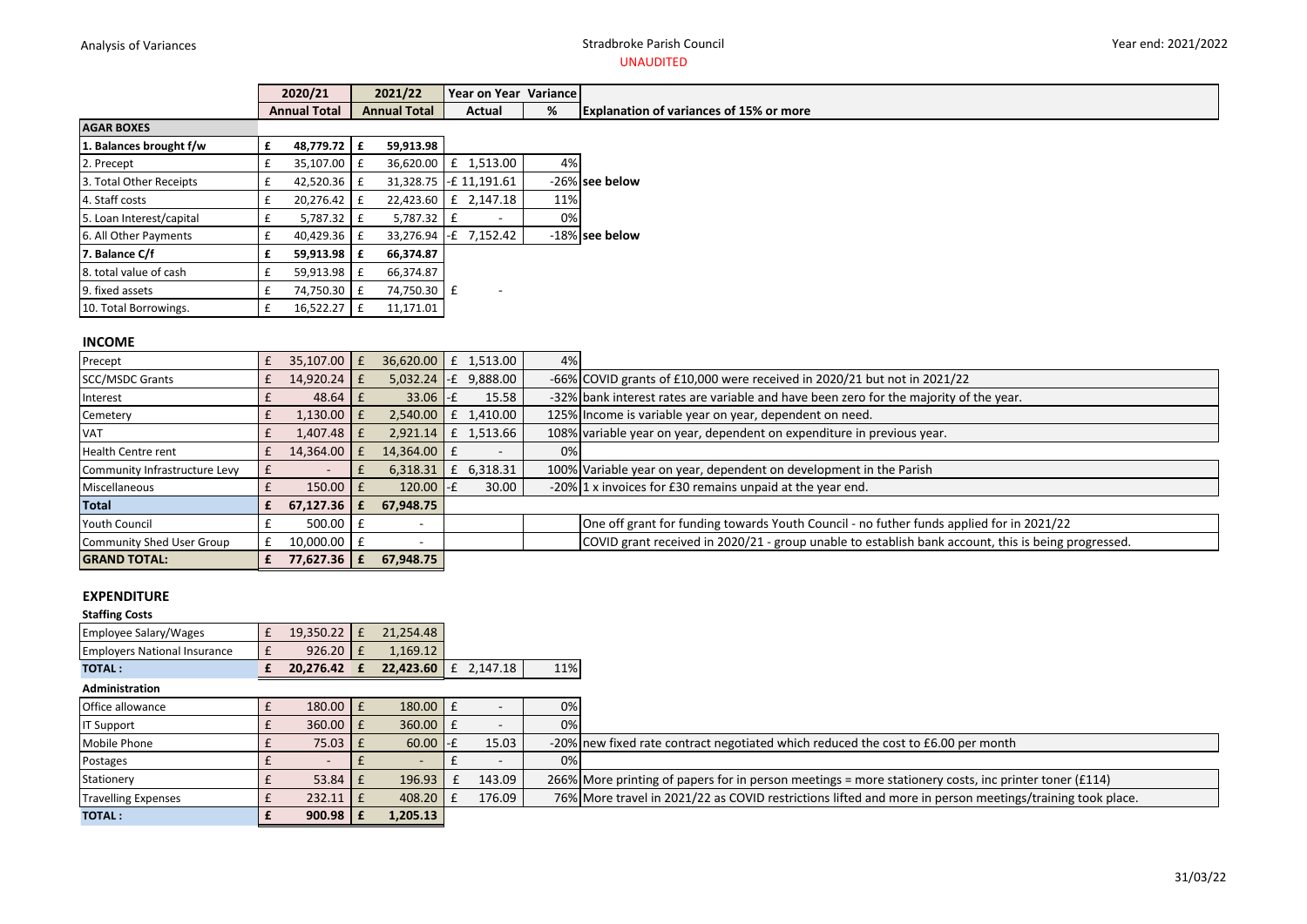### Analysis of Variances **Stradbroke Parish Council** UNAUDITED

|                                      |                    | 2020/21             |                    | 2021/22             |                    | Year on Year Variance    |       |                                                                                                                     |
|--------------------------------------|--------------------|---------------------|--------------------|---------------------|--------------------|--------------------------|-------|---------------------------------------------------------------------------------------------------------------------|
|                                      |                    | <b>Annual Total</b> |                    | <b>Annual Total</b> |                    | Actual                   | %     | Explanation of variances of 15% or more                                                                             |
| <b>General Expenses</b>              |                    |                     |                    |                     |                    |                          |       |                                                                                                                     |
| Data Protection                      | £                  | 35.00               | £                  | $35.00$ $E$         |                    |                          | 0%    |                                                                                                                     |
| Insurance                            | £                  | 1,161.32            | £                  | $1,181.57$ £        |                    | 20.25                    | 2%    |                                                                                                                     |
| Subscriptions                        | £                  | 720.90              | £                  | 741.06 E            |                    | 20.16                    | 3%    |                                                                                                                     |
| Audit                                | £                  | 520.00              | £                  | $520.00$ £          |                    |                          | 0%    |                                                                                                                     |
| <b>Cost of Meetings</b>              | £                  |                     | £                  | 7.66                | $\pmb{\mathsf{f}}$ | 7.66                     |       | 100% Hand gel and masks were purchased for in person meetings, no in person meetings took place in 20/21            |
| <b>Election Costs</b>                | £                  |                     | £                  |                     | £                  |                          | 0%    |                                                                                                                     |
| Training                             | £                  | 70.00               | £                  | 250.00              | E                  | 180.00                   |       | 257% More Councillor and Clerk training took place.                                                                 |
| Website & emails                     | £                  | 216.36              | £                  | 498.57 E            |                    | 282.21                   |       | 130% 14 x licences for Parish Council email accounts were taken out                                                 |
| <b>RBL</b>                           | £                  | 50.00               | £                  | 50.00               | $\pmb{\mathtt{f}}$ |                          | 0%    |                                                                                                                     |
| Other                                | £                  | 3,000.00            | £                  | 4,579.80            |                    | £ 1,579.80               | 53%   | 20/21 - £3,000 legal fees (lease & planning)                                                                        |
|                                      |                    |                     |                    |                     |                    |                          |       | 21/22 - £4,500 legal fees (lease & planning), £79.80 misc expenses                                                  |
| <b>TOTAL:</b>                        | £                  | 5,773.58            | £                  | 7,863.66            |                    |                          |       |                                                                                                                     |
| <b>Grants &amp; Donations</b>        |                    |                     |                    |                     |                    |                          |       |                                                                                                                     |
| Donations                            | $\pmb{\mathsf{f}}$ |                     | £                  | $\sim$              | $\pounds$          |                          | 0%    |                                                                                                                     |
| <b>Good Neighbours</b>               | £                  | 150.00              | £                  | $\blacksquare$      | -£                 | 150.00                   |       | -100% No grant was claimed by the group in 2021/22                                                                  |
| Grants                               | £                  |                     | £                  | 500.00              | £                  | 500.00                   |       | 100% Grant was paid to a local group, no grants were applied for in 2020/21                                         |
| <b>TOTAL:</b>                        | £                  | 150.00              | £                  | 500.00              |                    |                          |       |                                                                                                                     |
| <b>Health Centre</b>                 |                    |                     |                    |                     |                    |                          |       |                                                                                                                     |
| Assessments                          | £                  | 3,088.90            | £                  |                     |                    | 262.07 -£ 2,826.83       |       | -92% 20/21 included 5 year hardwiring/EPC & rent review survey totalling £2888, these costs not incurred in 2021/22 |
|                                      |                    |                     |                    |                     |                    |                          |       | 20/21: Gardening £720, tree works £380, flood clearance £764, air con service £161                                  |
| Maintenance                          | £                  | 2,156.00            | £                  | 3,095.03            | £                  | 939.03                   | 44%   | 21/22: Thermometer £80, windows/door frames repaint £2136, gardeing £720, air con £165.03, Alarm unit £350          |
| Repairs & Renewals                   | £                  | 4,868.82            | £                  | 4,795.00            | $-E$               | 73.82                    | $-2%$ |                                                                                                                     |
| Facilities upgrade project           | £                  |                     | $\pmb{\mathsf{f}}$ |                     | $\pmb{\mathsf{f}}$ |                          | 0%    |                                                                                                                     |
| <b>TOTAL:</b>                        | £                  | 10,113.72           | £                  | 8,152.10            |                    |                          |       |                                                                                                                     |
| Highways                             |                    |                     |                    |                     |                    |                          |       |                                                                                                                     |
| <b>Public Lighting</b>               | £                  | 75.00               | £                  | 75.00 £             |                    | $\blacksquare$           | 0%    |                                                                                                                     |
| Playing Field grasscutting           | $\pmb{\mathsf{f}}$ | 1,660.90            | £                  | $1,660.90$ £        |                    | $\overline{\phantom{a}}$ | 0%    |                                                                                                                     |
| <b>Community Centre Grasscutting</b> | $\pmb{\mathsf{f}}$ | $646.73$ £          |                    | $646.73$ £          |                    |                          | 0%    |                                                                                                                     |
| <b>Westhall grasscutting</b>         | £                  | $891.16$ $E$        |                    | 938.16 £            |                    | 47.00                    | 5%    |                                                                                                                     |
| Footpath Maintenance                 | £                  | $1,166.43$ £        |                    | $1,166.43$ £        |                    |                          | 0%    |                                                                                                                     |
| Permissive Path                      | £                  | 514.08              | £                  | $289.08$ -£         |                    | 225.00                   |       | -44% fewer cuts to the permissive path were untertaken in 2021/22                                                   |
| <b>Street cleaning</b>               | £                  | 550.67              | £                  | $545.01$ -£         |                    | 5.66                     | $-1%$ |                                                                                                                     |
| Debris Clearance                     | £                  | 261.60              | £                  | 428.68              | $\mathbf{f}$       | 167.08                   |       | 64% lifting of COVID restrictions led to more outside work being undertaken, 21/22 in line with non COVID years     |
| <b>TOTAL:</b>                        | £                  | 5,766.57            | £                  | 5,749.99            |                    |                          |       |                                                                                                                     |